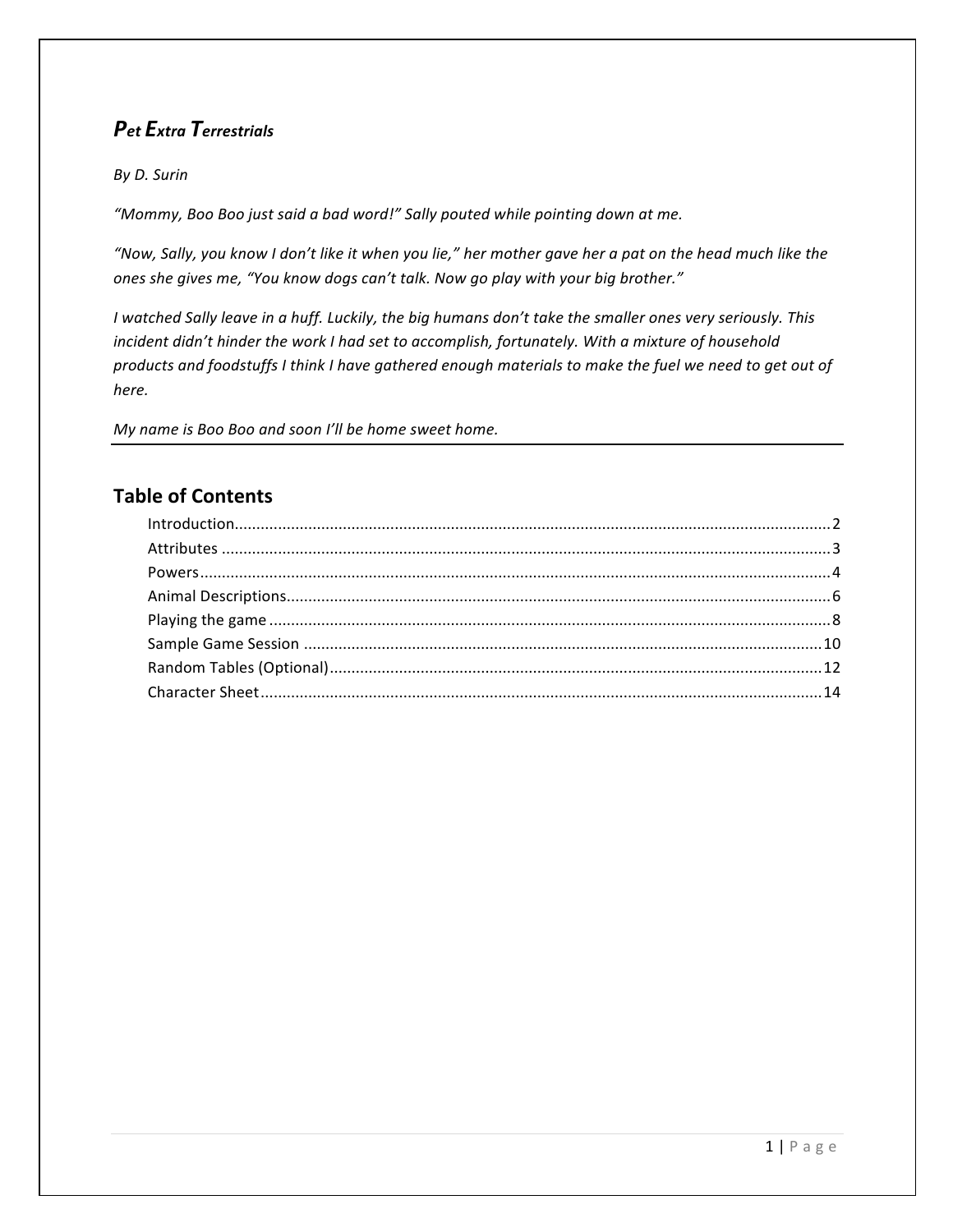## **Introduction**

During the 1950s there were many reports of Unidentified Flying Objects or UFOs. Some people thought of them as hoaxes, and those who believed the sightings began to imagine what these beings actually looked like. Never would they ever think that these aliens would bear similarities to our most loyal and loving friends: our pets. From the planet Throna in the galaxy Ocla they came, those who called themselves Animalia.

These aliens – the Animalia - thought that the humans' pets were enslaved Animalia and sought to rescue them. Unfortunately, when they arrived on Earth they quickly realized that these animals were not comrades, but rather just mundane Earth creatures. The Animalia turned back to go home, but particles in the atmosphere had strange effects on their fuel, rendering it inert after their extended stay. Without the means to go back home, the Animalia proceeded to blend in with the locals. Most of them agreed that humanity is not ready for the technological capabilities they possessed. It would be like giving Neanderthals the nuclear bomb.

Over time the Animalia continued their stay on Earth while attempting to complete personal objectives. Some have tried to return home - and succeeded. Others fell in love with the easygoing nature of just being a pet and considered it a form of retirement. While many decided to push humanity forward in technological advancement, the Animalia have thoughts they do not share with us. Remember the creation of the Internet? You should thank them for that, specifically Dirty the rat and Alfie the parakeet.

The Animalia appear as dogs, cats, birds, and various small mammals that are kept as human pets. The life span for these creatures exceeds those of normal pets. An example of this is a cat named Crème Puff who lived for 38 years. They are very intelligent and have various extraordinary abilities that normal animals do not due to their alien origin. Animalia hamsters, for example, may have the ability to focus the heat of their body into rays that emanate from their eyes. (Yes, some Animalia rodents have heat vision.) 

Welcome to the world of Pet Extra Terrestrials, a simple RPG designed for quick and fun play. The rules are simple: create a character and complete a set of objectives!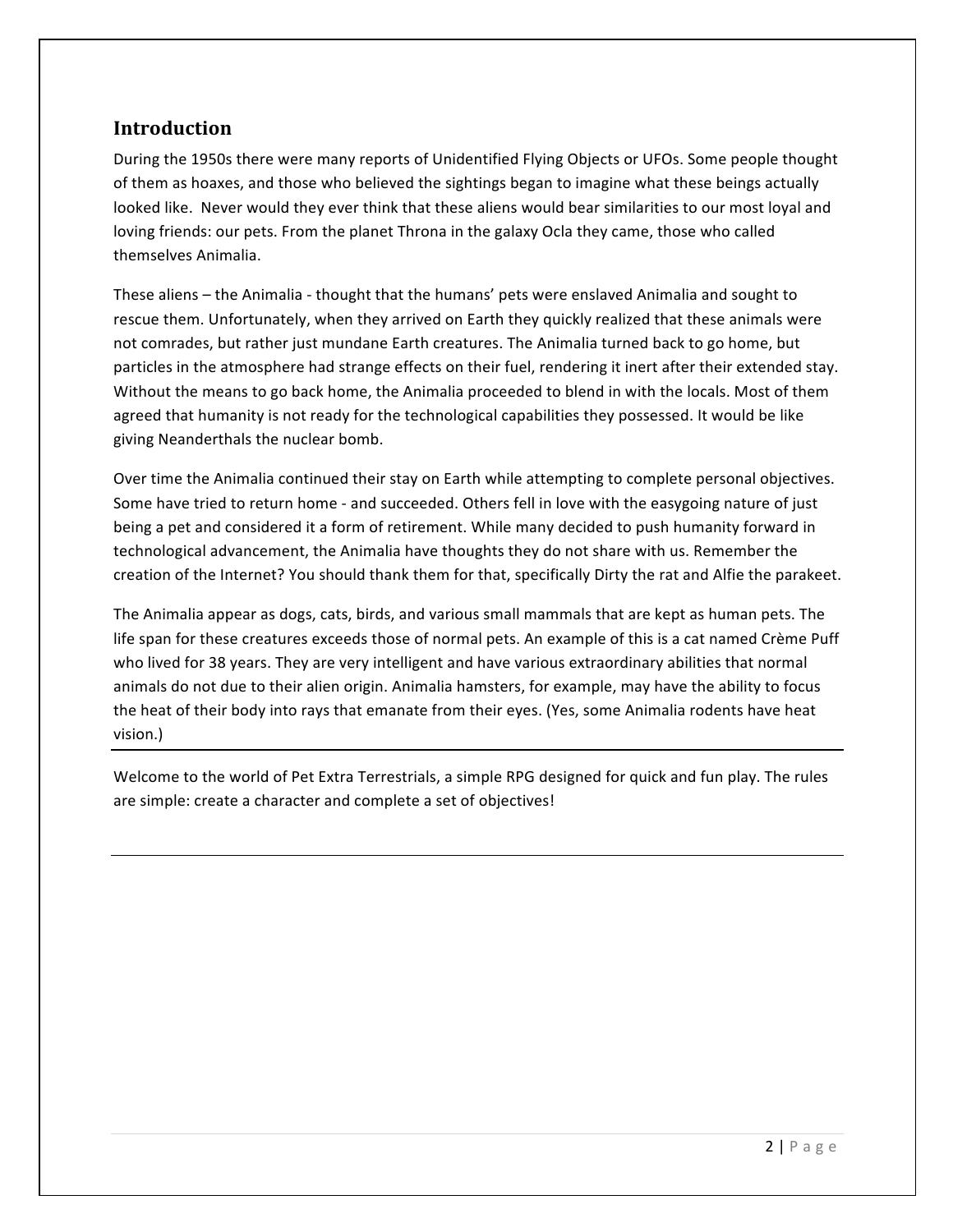# **Attributes**

Character creation is partially random. A player rolls 2d6 three times and assigns scores to three attributes as they desire:

- Attitude
- **Endurance**
- **Physical**

There is a fourth attribute called Energy, which is determined by which animal you wish to play.

**Attitude** measures an animal's personality, appearance, and ability to lead. An animal with a high attitude score is more able to persuade his human "owner" to give him things such as treats or toys. Attitude can also be used to get the owners attention, therefore allowing other animals to do their own tasks. Anything that involves acting is tied with attitude. Also, attitude plays a crucial role in tasks relating to intelligence. These tasks may include creating tools, mixing chemicals, and even military tactics. 

**Endurance** determines an animal's ability to push them over the limit for an extended amount of time. For example, running for a very long time is a measure of endurance. Other feats of endurance could include holding one's breath or trying to stave away a sickness.

**Energy** is the mental reserves that an Animalia can use in a pinch when trying to complete a task. Unlike the other attributes, when you run out of Energy you must rest for at least three days to replenish your reserves. Perhaps this is the reason why some animals seem lazy sometimes.

**Physical** indicates the animal's ability to do physical tasks such has lifting, clawing, biting, and leaping. Anything that requires some kind of physical labor falls into this category, divided into feats of "strength" and "agility". Physical traits of the animal affect this attribute. For example, if one wishes to be a large dog such as a Saint Bernard their physical attribute may be higher than a Chihuahua-and will be geared towards strength. However, one does not need to be a large dog to have a high Physical score. Smaller animals could use the Physical attribute towards agility instead. This is up to the Game Master. 

At character creation the player must choose whether their Physical stat will be geared towards strength or agility. The non-favored stat may be still be used, but the score is reduced by half (round down). Example: The player chooses to play a Saint Bernard with a physical score of 10 and decides that the dog will rely on strength rather than agility. If the player wants to perform a feat of agility, such as climbing, instead of rolling 10d6 he/she should roll 5d6 instead.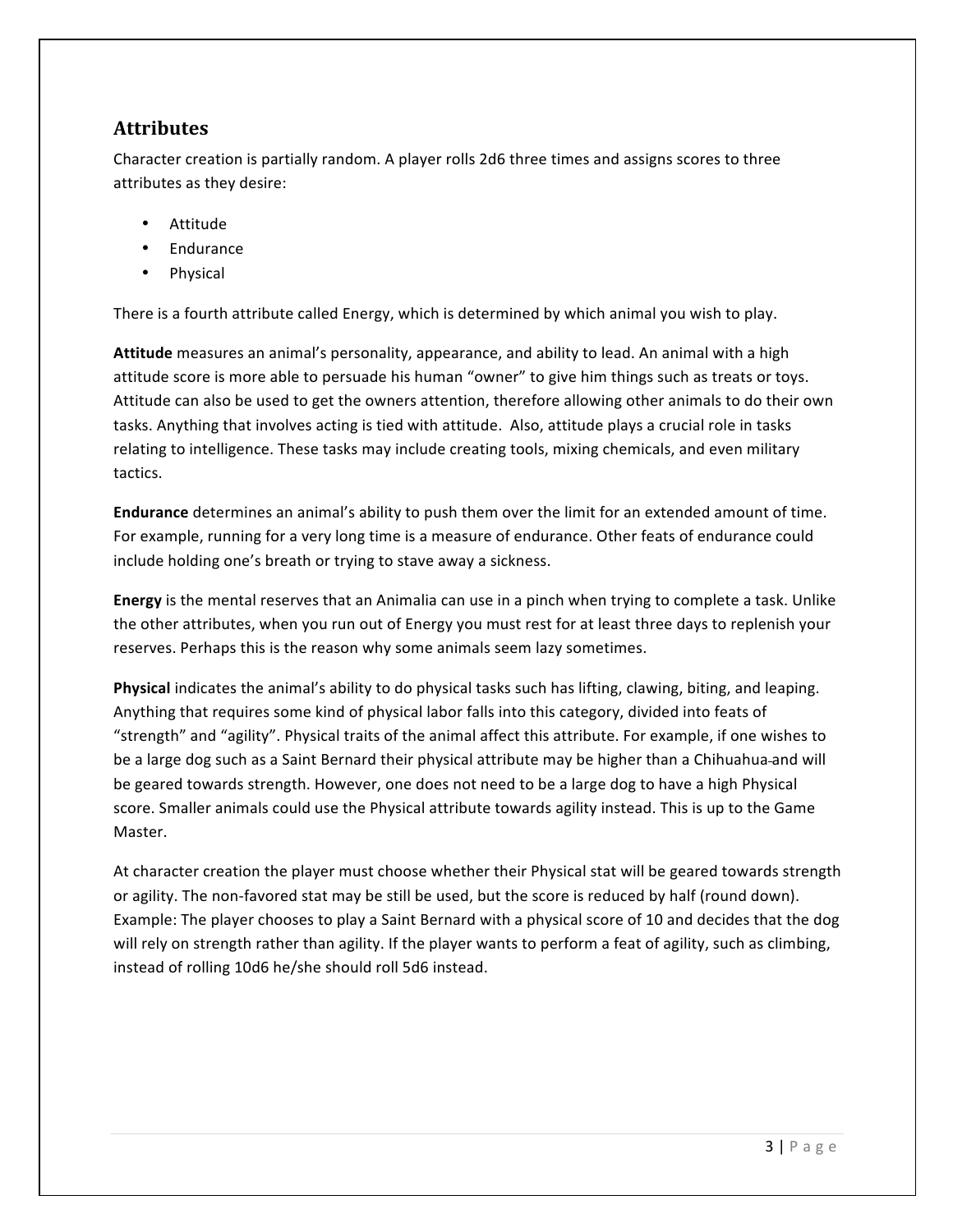## **Powers**

Because of their alien origin, each Animalia has special powers. Birds, cats and dogs get two special powers while small mammals get 1d6+2. Each power requires the player to roll at least 1d6. Each individual power has four charges, and each charge adds 1d6 to the die roll. If at least one of the dice rolls an even number, the power succeeds. If no even numbers are rolled, then it fails and the creature has expended one use of that particular power. Rolling more dice increases the chances of an even number, but a charge is still spent for each odd number rolled- even if the power ultimately succeeded. Players can use their Energy to add d6s to a single charge if they want to. For example suppose a player expends two Energy to roll 3d6. The dice roll a 3, 5 and 6. The power succeeds because at least one even number was rolled, but two Energy are still spent because of the 3 and the 5.

Charges are fully replenished after at least ten hours of sleep in a 24-hour period.

A player may opt to take a specific power twice to receive twice as many charges for that particular power. If John, playing a ferret, takes the power *Sonic Burst*, he has four charges. But if he chooses to select Sonic Burst twice, he then has eight charges.

### **Powers List**

*Water* meld - The Animalia has the ability to meld with water, becoming one with it. He/she may travel with it for up to 10 minutes. The Animalia can also use the ability to direct water flow.

Acid Spit - This aggressive power enables an Animalia to spit an acid so strong it can eat through metal. Each successful (even-numbered roll) charge spent counts has a hit against an opponent.

*Teleportation* - As long as the teleport destination is in the line of sight, the Animalia my teleport up to 50' away in any direction (including up).

Shape Shifter - This powerful ability allows an Animalia to change it's from into any similarly-sized creature. Impersonation of a specific creature is possible so long as the Animalia knows the creature personally. 

*Electro* Wave - Electricity shoots from the paws or eyes (player's choice). Roll 1d6 per charge spent. Each successful (even-numbered roll) charge spent counts has a hit against an opponent.

*Sonic Burst* - An Animalia with this power can shoot a sonic burst up to 50' away, harming his/her opponents and damaging objects, including some windows. Each successful (even-numbered roll) charge spent counts has a hit against an opponent.

*Heat Vision* - Scorching rays exceeding 600 degrees Fahrenheit shoot out of the Animalia's eyes, burning targets and even setting them aflame. One successful charge (even-number) is a hit. Two even-number hit means the creature/object is set aflame.

*Invisibility* - Great for the stealthy Animalia, he/she may turn invisible for up to 10 minutes per charge spent. Any items carried by the creature turn invisible as well.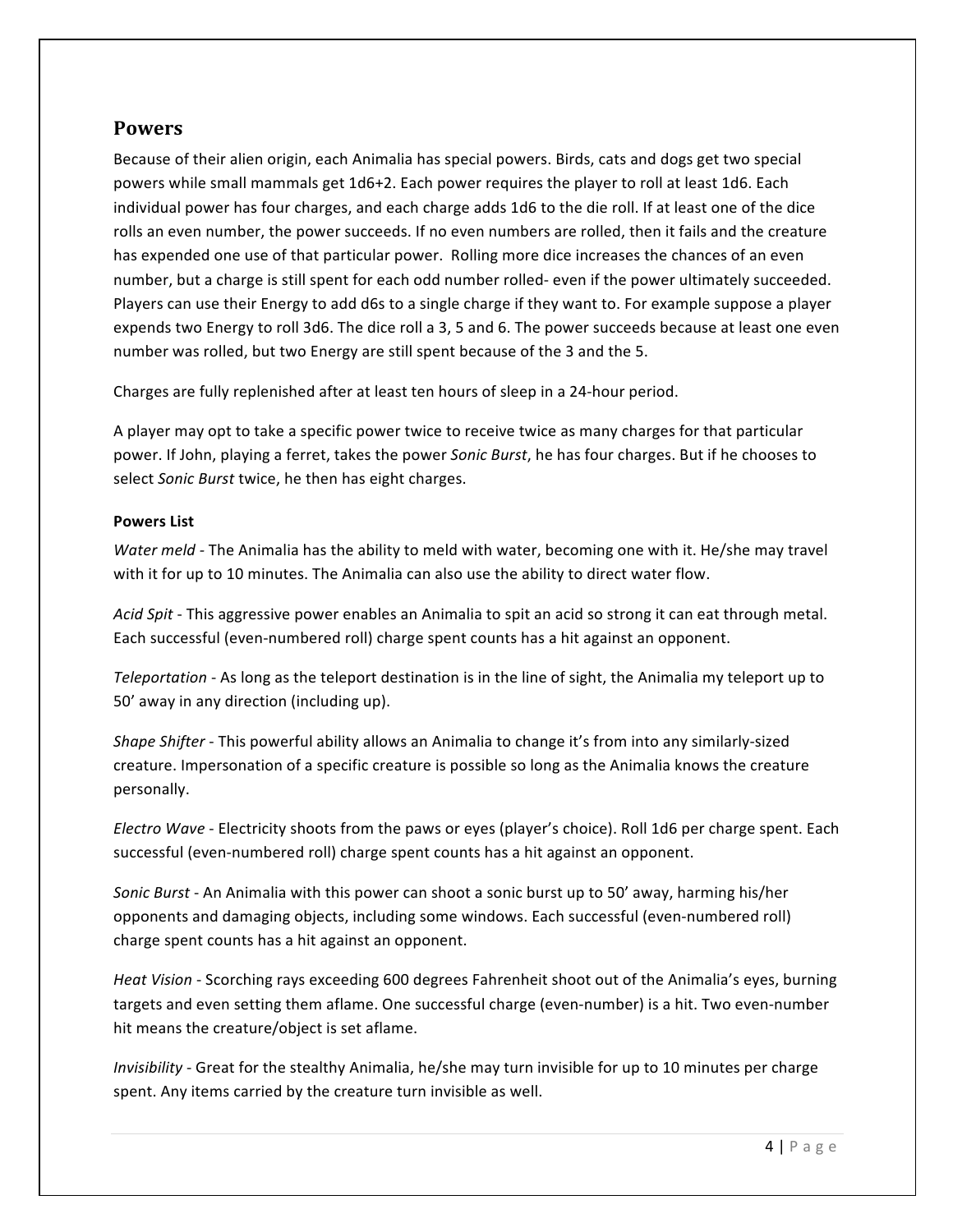*Ice* Breath - The Animalia can a cone of uber-cold frost over medium-sized creature or object. This may be useful for making the ground slick or for damaging a creature with Frostbite. Each successful (evennumbered roll) charge spent counts has a hit against an opponent

*Mechano-Link* – The amazing ability allows an Animalia to interface with any computer or mechanical machine for up to 3 minutes. This may be used to obtain data or even control the machine.

Telekinesis - By using telekinesis, the Animalia can move objects as far away as 10 feet and as heavy as 20 pounds - with his/her mind! Spend a second charge to double the range and weight limit.

*Pyrokinesis* - The Animalia has the ability to start and control fires! Spend a charge to target a creature/object, spend a second charge (if desired) to enlarge or extinguish the fire.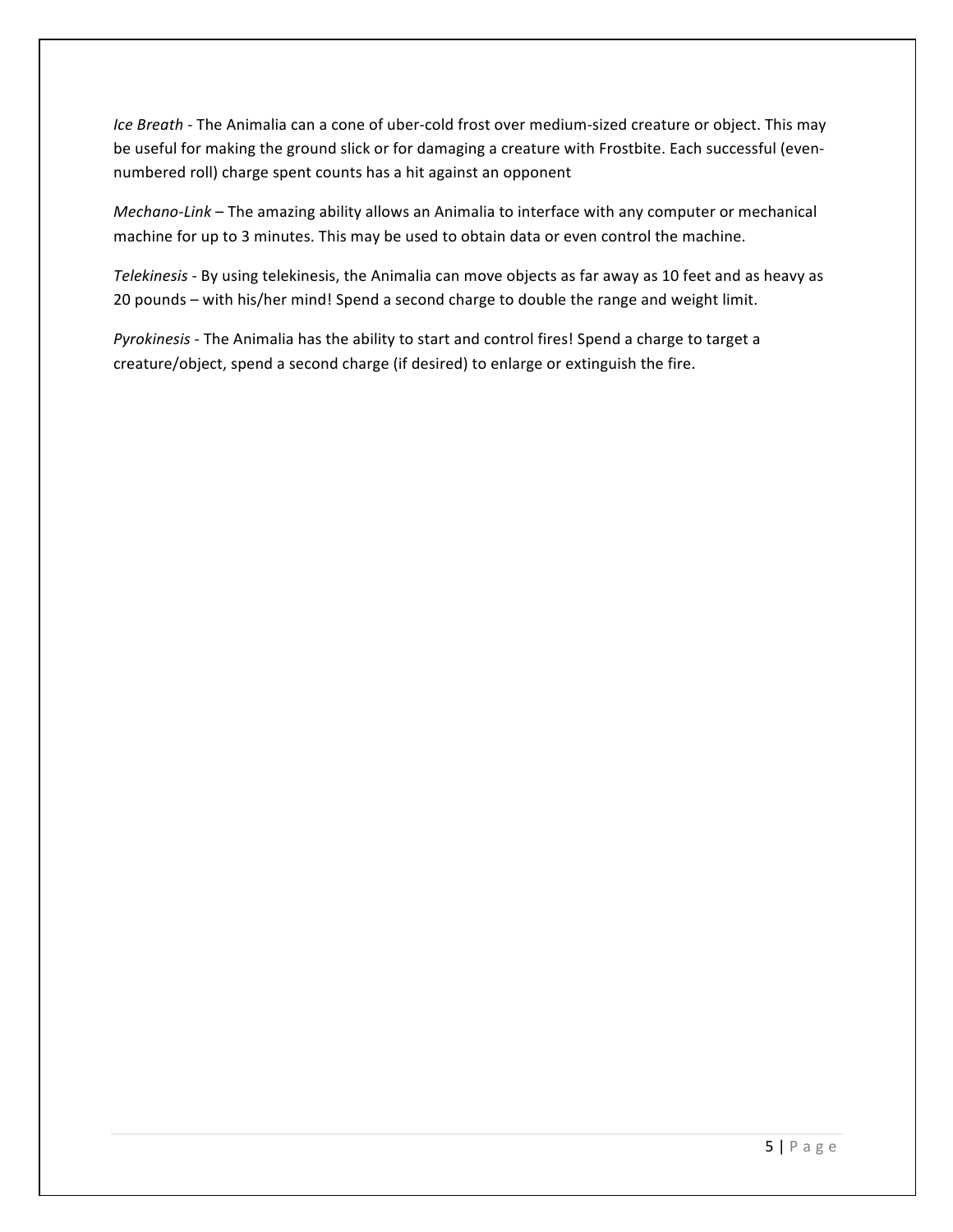# **Animal Descriptions**

### **Bird**

Who would have thought that the descendants of dinosaurs are these feathered creatures? Their intelligence astounds human scientists. The Animalia birds are no different. The intellect of these creatures surpasses the rest of the Animalia. Most Animalia birds tend to be parakeets, doves, finches, parrots, and cockatiels. But no matter what type of bird, as the human saying goes, "Birds of a feather flock together". Animalia, birds tend to stick with other Animalia birds and not the Animalia cats, dogs, and rodents.

To play a bird one must have an Attitude score of 8 or greater. Known for agility and flight speed rather than brute strength, their Physical attribute cannot exceed 6. Even with clipped wings Animalia birds can still fly and hide the fact from their "owners" very well.

- **Attitude**: 8 or higher
- **Endurance**: any
- **Energy**: 6
- **Physical:** 6 or less

#### **Cat**

Known on Earth as Felis *catus,* or 'house cat', this animal has been a companion to humans for as long as 9,500 years. When the Animalia landed on Earth the feline-like portion of them immediately took off to study their brothers in likeness. To their surprise the Earth cats acted very similar to them except without the superior intellect. It was an easy task to assume the role of house pet and cunning predator of small creatures. 

In order to play a cat, a Physical score of 5 or higher is required, but may not exceed 8. Due to their small size, a cats' physical modifier is used for agility and not strength. Their attitude score must be 6 or greater. Cats make good spies and saboteurs, but since their personalities are so varied cats they do not need to be played this way.

- **Attitude**: 6 or higher
- **Endurance**: any
- **Energy**: 5
- **Physical:** 5-8

#### **Dog**

"Man's best friend" is one of the most varied of the Animalia. The domesticated dog has a long history of being both friend and hunting ally to humanity. After landing on Earth, these alien dogs easily fit into this role. Of all of Animalia, dogs are the most variable. Their size can range anywhere from 4 to 32 inches from the ground up. Dogs are considered the jack-of-all-trades back on Throna.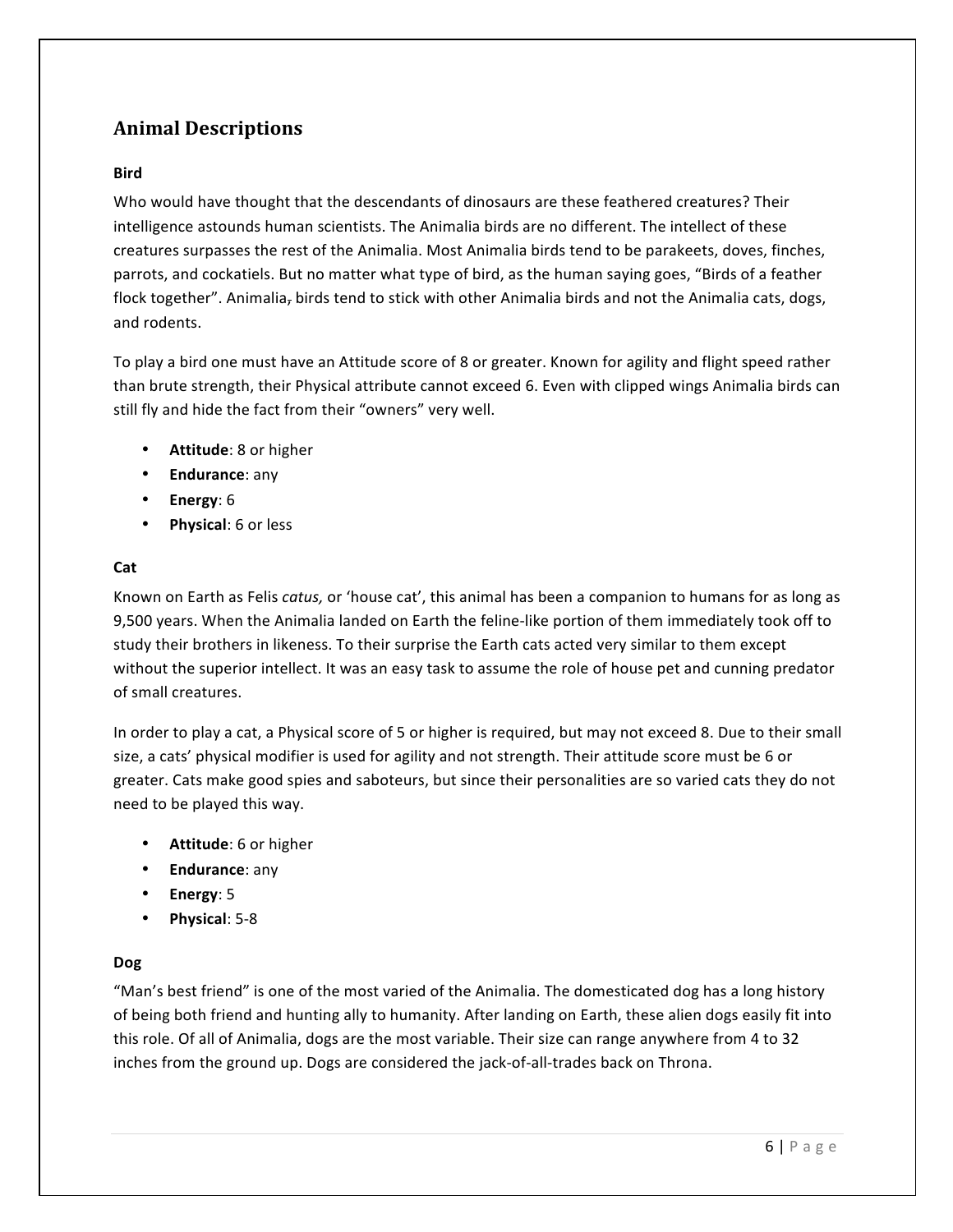The physical score of a dog must be at least 3 or greater. As stated previously dogs can be good at anything. 

- **Attitude**: any
- **Endurance**: any
- **Energy**: 5
- **Physical**: 3 or greater

#### **Small Mammals**

The small mammals category consists of, but is not limited to, rats, mice, hamsters, ferrets, rabbits, and guinea pigs. These small creatures are a little different from the rest of their kind. These beings compensate for their small size and reduced physical capabilities with extraordinary powers beyond that of other Animalia.

In order to play a small mammal you must possess a physical score of 3 or lower. All of these creatures possess higher energy than their fellows.

- **Attitude**: any
- **Endurance**: any
- **Energy**: 8
- **Physical**: 3 or lower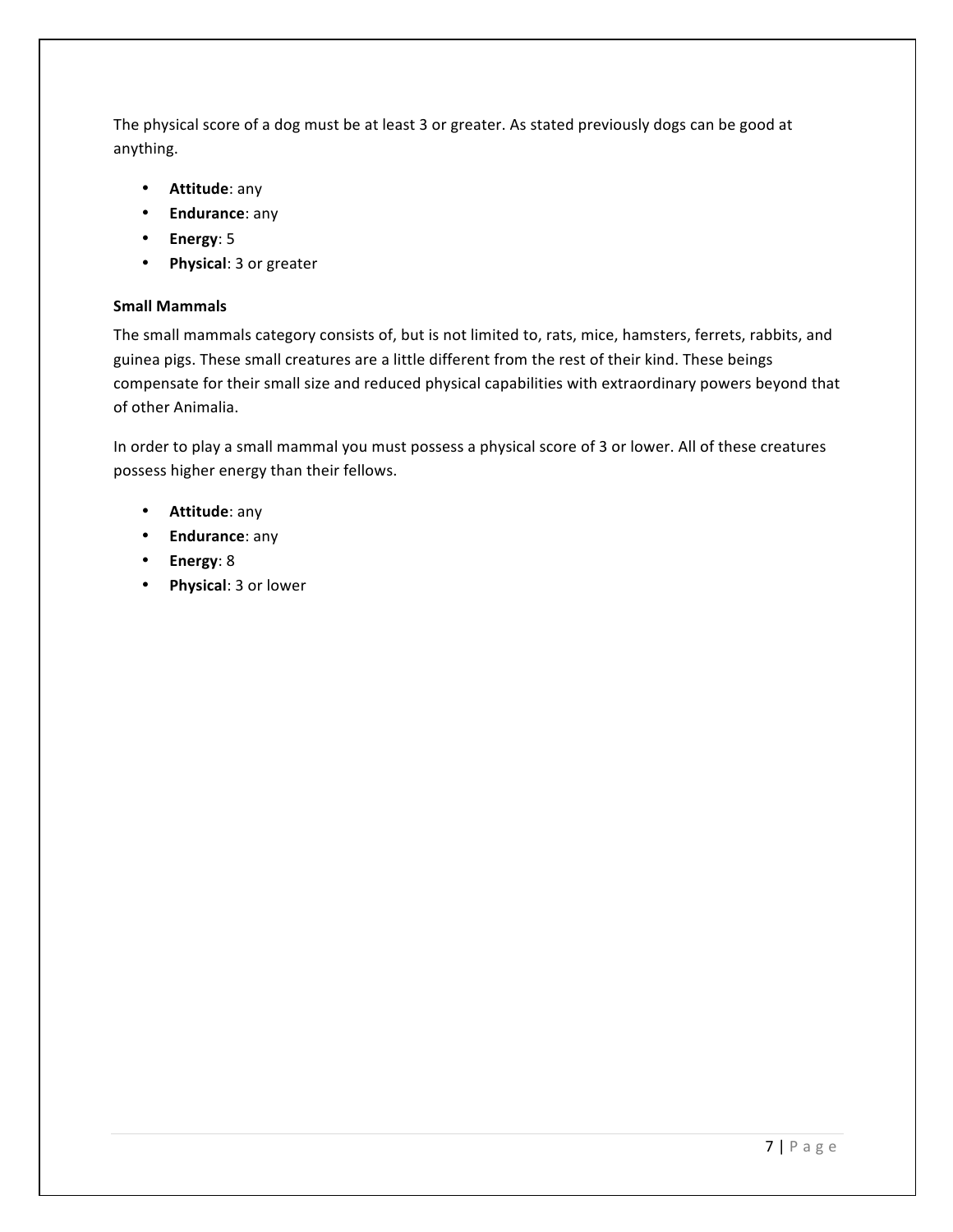# **Playing the game**

The game is played with a mixture of six-sided dice and old-fashioned role-playing. The number of dice rolled depends on the stat being used to complete a task. Roll and count up the *even* numbers that show up on the dice. Even numbers represent successes. For example, say Mitten the cat wants leap from the fridge to a high shelf while carrying the chemicals she needs to obtain. The game master sets the check for 2 successes. Her Physical attribute score is 4, she then rolls 4d6. If the player chooses he/she may also expend additional energy to add dice to the roll. Example: Mittens really needs that chemical on the shelf. She has an Energy score of 5. She will expend 2 Energy towards that skill check, leaving her with 3 Energy remaining  $-$  but now rolls 6d6.

The Game Master sets the difficulty level:

- Easy-2 successes
- Medium- 4 successes
- Hard- 6 or more

An Animalia have five "statuses". These statuses do not affect game play and are intended to add flavor to the game- except for the fifth status: "missing".

- **Healthy** Normal Condition.
- **Hurt** Not great, but can still assist.
- **Injured** Very hurt and in much pain.
- **Crippled** Can barely move or help.
- Missing (could be dead, could be dog-napped, who knows?) Cannot help or participate until found or recovered.

Animalia will usually try to avoid combat with humans if possible. During combat, successful blow dealt to the Animalia will lower the character's status by one.

### **How the Game is played**

Prior to the game, the Game Master will decide on a scenario including a set of objectives for the players to complete. The players may use their abilities and powers to overcome the many obstacles that may impede them. If the player is not sure how to overcome a situation, the game master can offer suggestions. Also, if the player is confused about whether an ability/power would be appropriate in a certain situation, the Game Master can be consulted. There are times where a player may have to explain or clarify why they are using a particular ability. The Game Master has the final say in these situations. 

The length of game is up to the Game Master and players. It can be as short as 30 minutes for a brief scenario, or it can be an evening of puzzles and fun.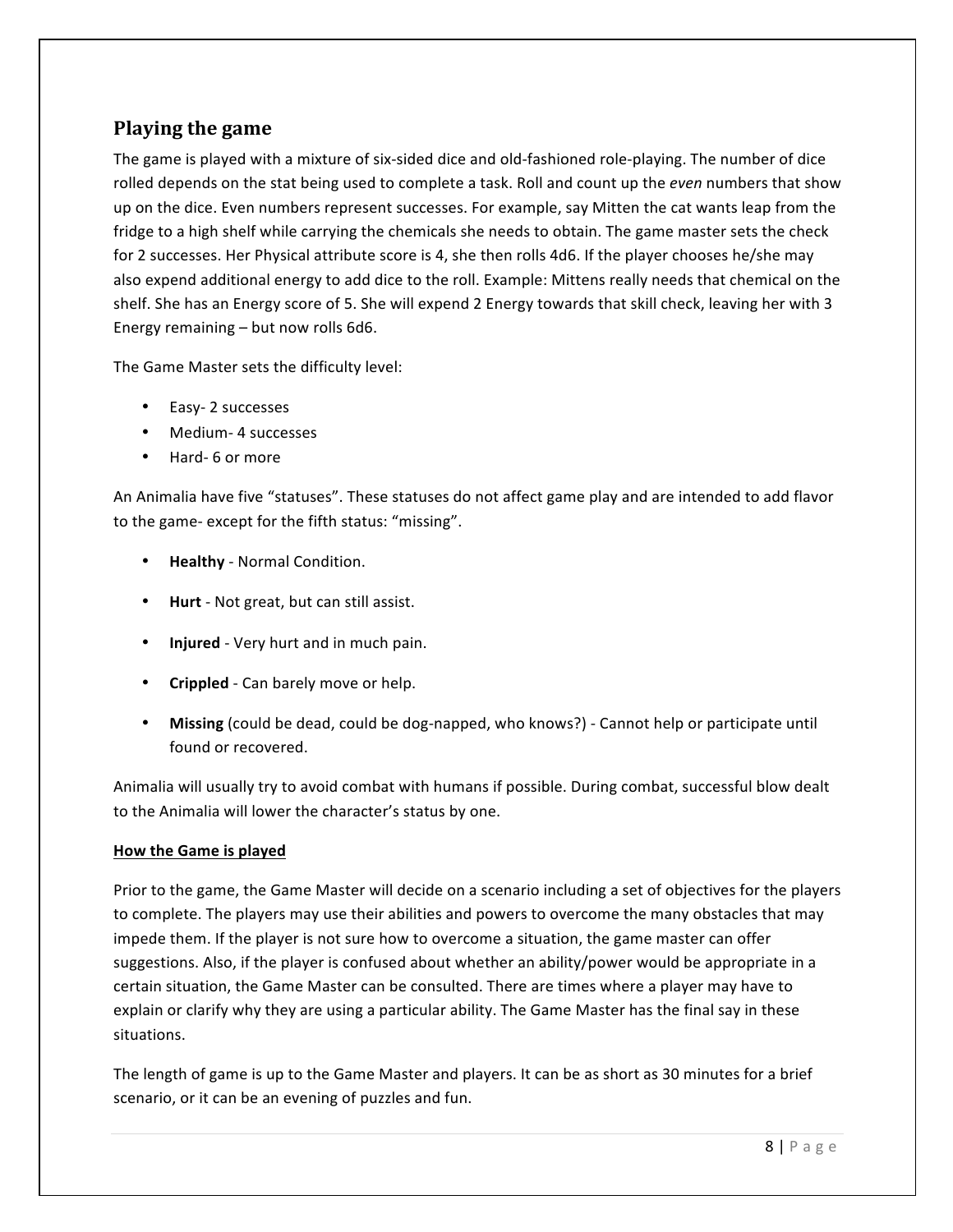Below is an example of how the game can be played:

Set in a suburban neighborhood, a group of Animalia have decide to head back to their home world. In order to accomplish this, they need to collect four ingredients to make fuel for their spaceship:

- ammonium
- orange juice
- baking soda
- vinegar

The setting: Suburban Neighborhood

The players:

John is playing a Black-Footed Ferret named "Basil":

- Attitude: 7
- Endurance: 5
- Energy: 8
- Physical: 3
- Powers: *Teleportation, Telekinesis, Acid Spit, Invisibility*

Brian is playing a Maine Coon cat named "Rugby":

- Attitude: 10
- Endurance: 6
- Energy: 5
- Physical: 8
- Powers: *Pyrokinesis, Sonic Burst*

Kim is playing Beagle (dog) named "Sunny":

- Attitude: 7
- Endurance: 9
- Energy: 6
- Physical: 6
- Powers: *Water Meld, Ice Breathe*

Lee is playing a Yellow Canary (bird) named Peapod:

- Attitude: 11
- Endurance: 4
- Energy: 6
- Physical: 4
- Powers: *Mechano-Link, Heat Vision*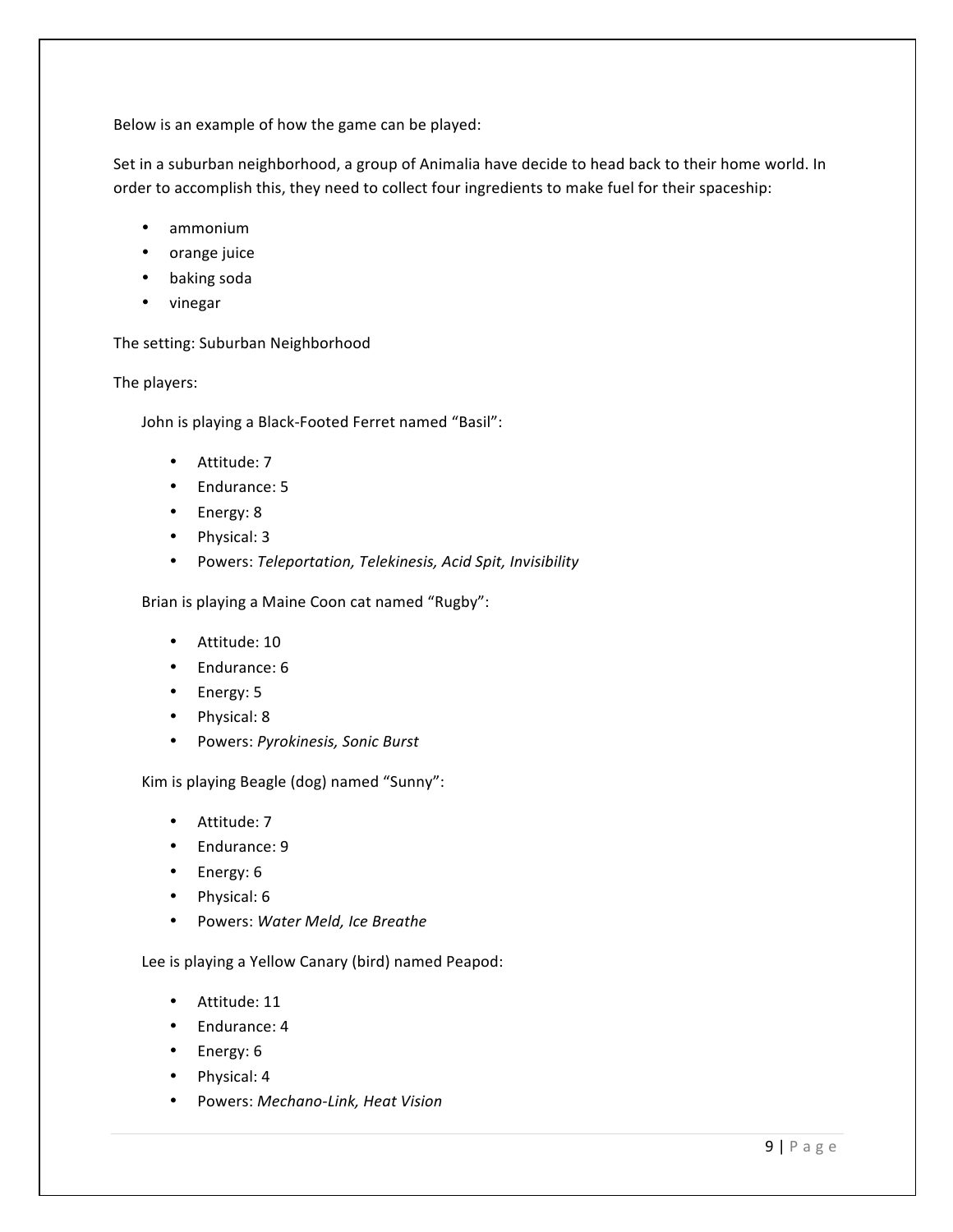# **Sample Game Session**

Jerry (Game Master): Peapod successfully escaped from his cage using his heat vision. Now, Sunny, what do you want to do?

Kim (Sunny): Sunny is going try to push the slide door open using her full weight against the door. What attribute should I use for that?

Jerry: Make it a Physical roll geared towards strength. I forget- is Sunny strength or agility based?

Kim: Sunny is strength based so what do I roll?

Jerry: Your Physical is 6, so you will roll six dice. Please roll 6d6 then and count up the number of even numbers that show up. This is should be an easy roll.

Kim: \*rolls dice: 2, 2, 3, 5, 5, 6 \* I rolled three even numbers.

Jerry: Excellent! Sunny is able to push the door with little effort and is now outside. Basil is in the kitchen looking up at the high shelves.

John (Basil): What do I see on the shelves?

Jerry: From your vantage point you see flour, cinnamon, a spilled bag of cornmeal and some baking soda.

John: How high up is the shelf? Can I teleport next to the baking soda?

Jerry: It is about 5 feet up and yes you are able to see the spot next to the baking soda. Would you like to use any Energy? If not roll 1d6.

John: I think I'm okay. \* rolls dice:  $3*$  Oh no it's a 3.

Jerry: Ouch you try to concentrate to channel your energy to teleport and nothing happens. Suddenly you hear footsteps coming down the stairs.

Brian (Rugby): I want to telepathically tell Basil "Our owner is coming downstairs. I'm going to try to buy you some time so you can hide". Jerry, I want to act like I'm sick. I'm going to use my Attitude for this.

Jerry: That's fine. Your owner approaches you and is about to pet you. Please roll 10d6 because your Attitude is 10.

Brian: \* rolls dice: 1, 1, 1, 2, 3, 4, 4, 5, 6, 6\* That's six even numbers. I want to like start yowling and move into fetal position.

Jerry: Okay, your owner comes to you and picks you up. She coddles and asks you "What's wrong Rug Bug? I'm going to call the vet to see if we can get you an appointment today."

Brian: Uh oh, um, I need a second to think.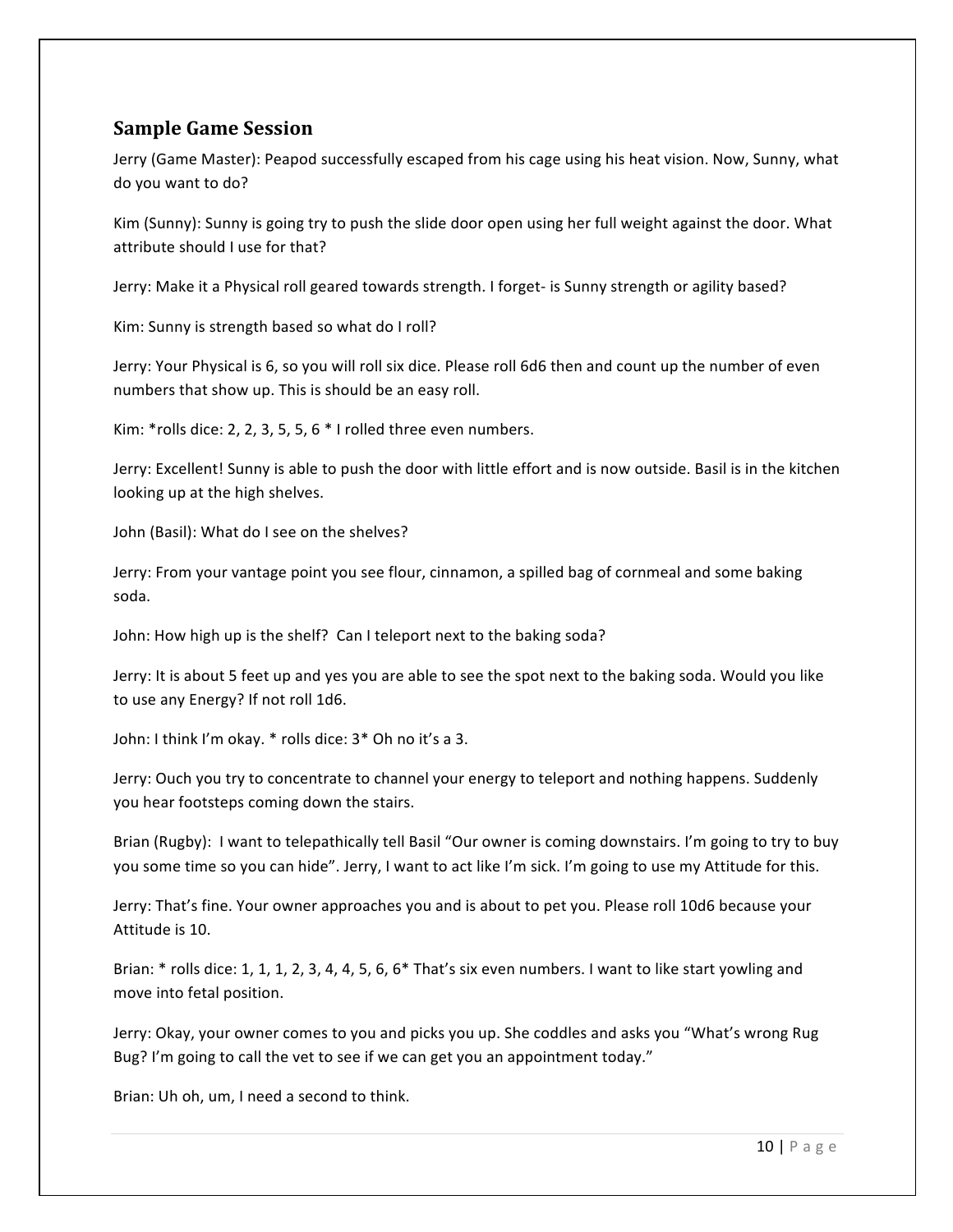John: Using Rugby's distraction I am going to open the cabinet with my *telekinesis* and hop in. I'm going to use 2 Energy on this.

Jerry: Sounds good. Roll 3d6 please since your using Energy to add dice

John:  $*$  rolls dice: 1, 3, 4  $*$  Yes, I got a 4.

Jerry: You hop in just as you hear anxious footsteps coming downstairs.

John: I want to peak through the slit under the door.

Jerry: As you see your own enter the kitchen, he holds a cat carrier with Rugby inside.

Brian: Ugh...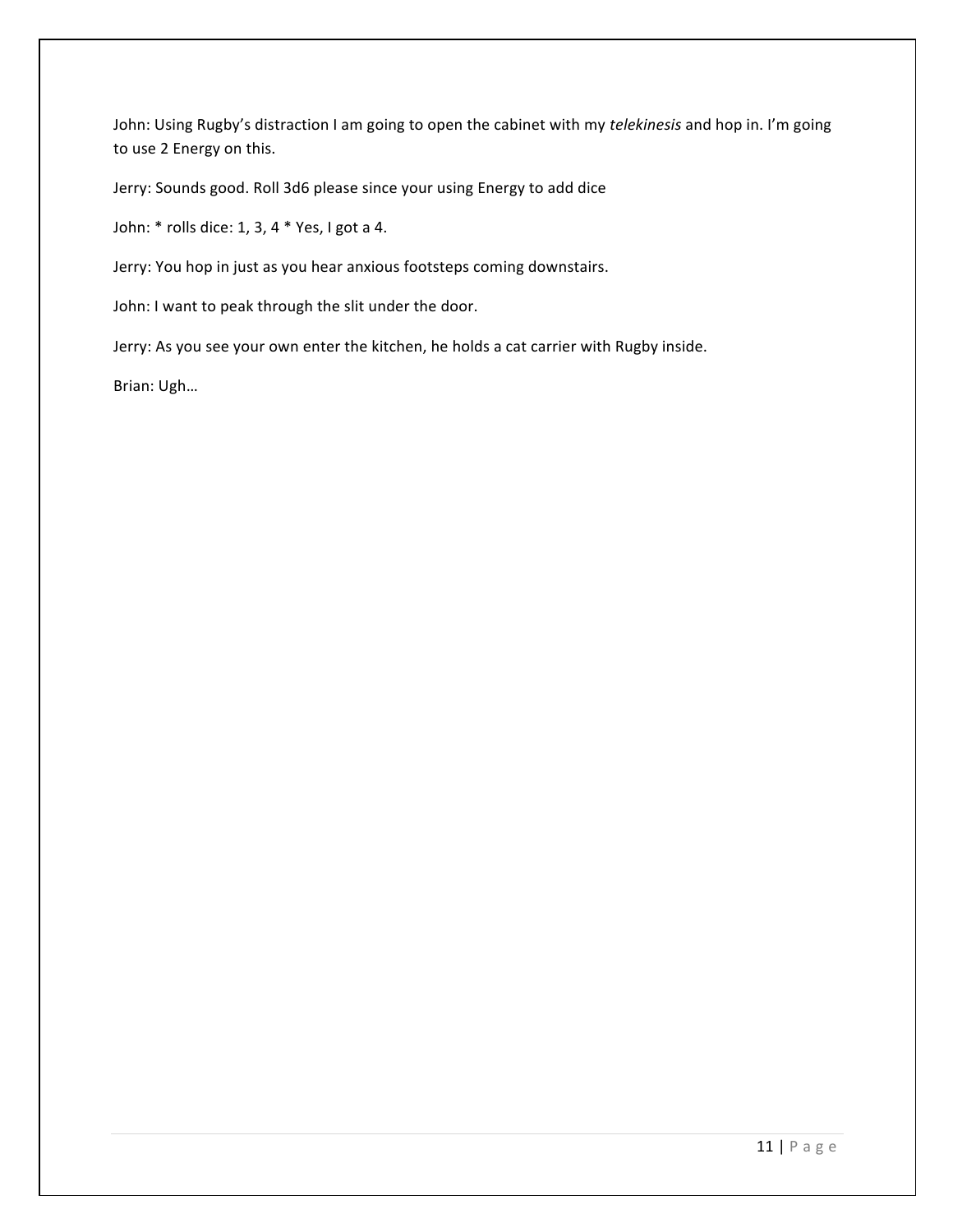# **Random Tables (Optional)**

### **Random Distractions**

- 1. Owner picks you up
- 2. Insect/Moth
- 3. Doorbell
- 4. Noise (see "Random Noises" table)
- 5. Toy toss
- 6. Catnip

### **Random Threats**

- 1. Cat carrier/Leash
- 2. Owner scolding (see "Random Blame" table)
- 3. Loud noise (see "Random Noises" table)
- 4. Other pet
- 5. Owner comes home
- 6. Wild animal (see "Random Wild Animals" table)

#### **Random Noises**

- 1. Hear your name called
- 2. Doorbell
- 3. Other pet
- 4. Wild animal
- 5. Car sound
- 6. Opening bag/can of food

#### **Random Wild Animals**

- 1. Snake, venomous
- 2. Snake, non-venomous
- 3. Squirrel
- 4. Coyote/Fox
- 5. Rabbit
- 6. Skunk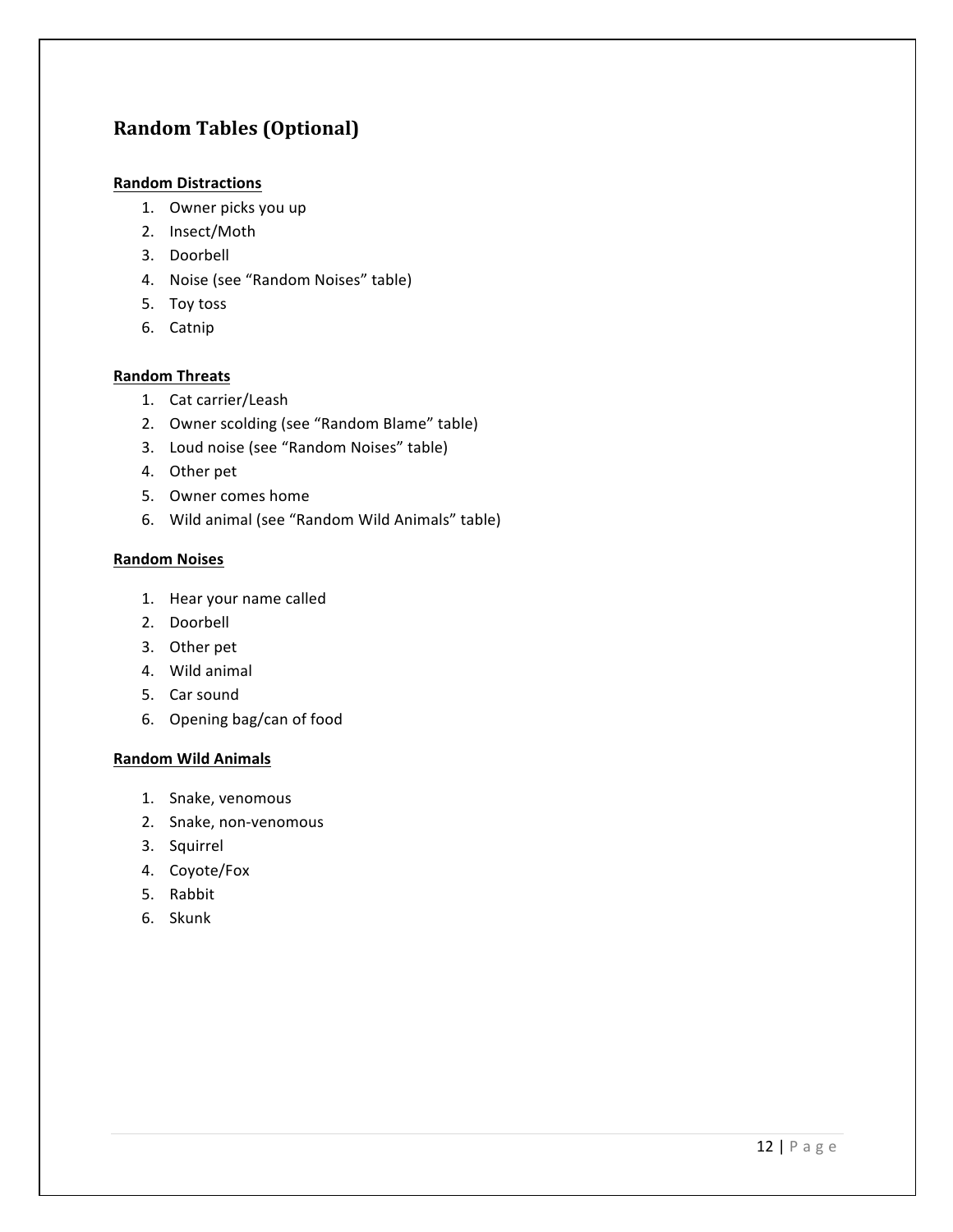### **Random Blame**

- 1. Cabinet/drawer left open
- 2. Human food nibbled on
- 3. Food/water all over the floor
- 4. Homework eaten
- 5. Pet smell
- 6. Damaged furniture

#### **Random Goals**

- 1. Obtain ingredients/parts
- 2. Rescue fellow Animalia
- 3. Find information
- 4. Protect human owner
- 5. Sneak/stealth
- 6. Break out of captivity